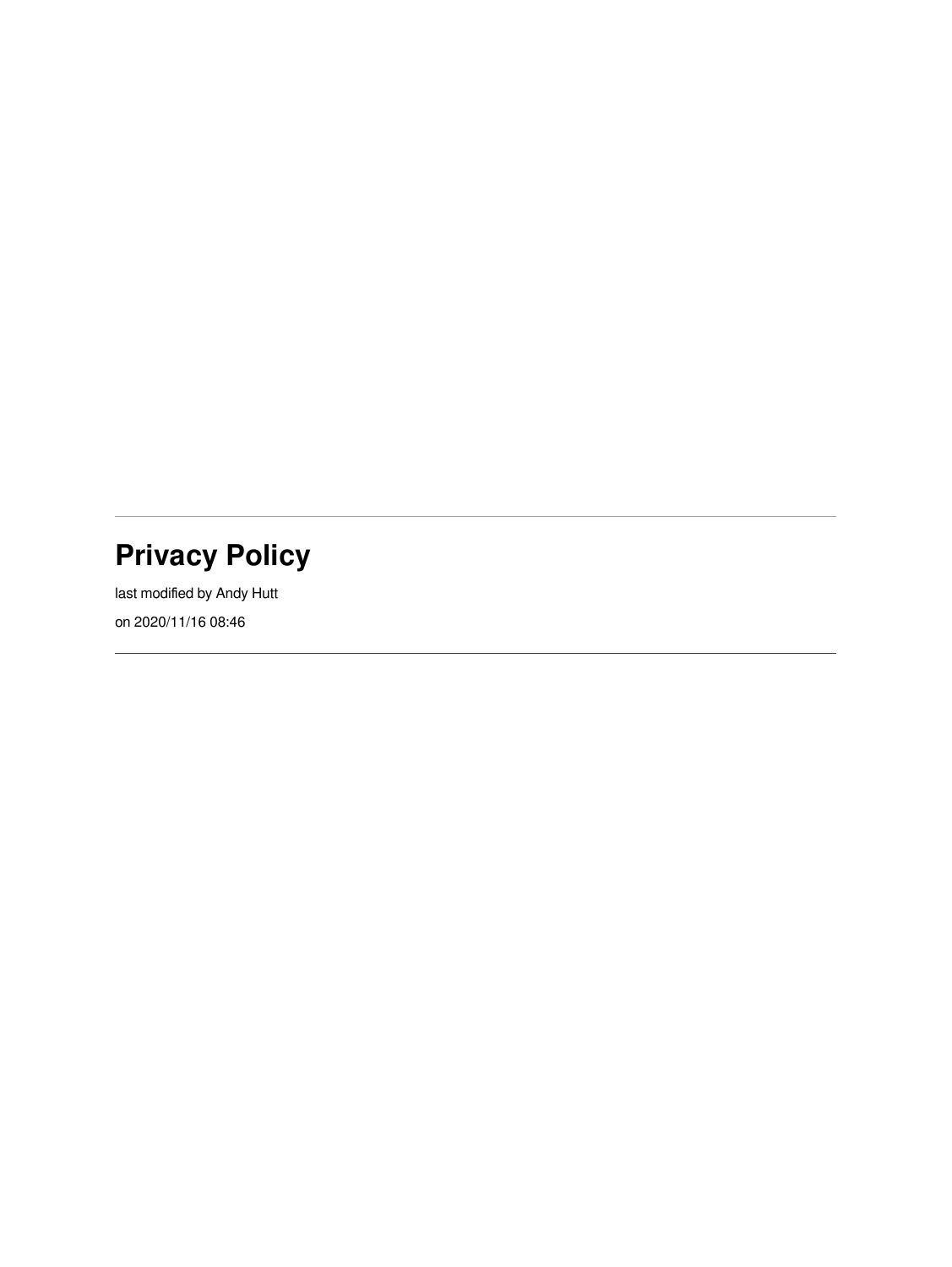# **Table of Contents**

| 4.1.4. The transfer of your personal information to a Country or International Organisation outside of the |  |
|------------------------------------------------------------------------------------------------------------|--|
|                                                                                                            |  |
|                                                                                                            |  |
|                                                                                                            |  |
|                                                                                                            |  |
|                                                                                                            |  |
|                                                                                                            |  |
|                                                                                                            |  |
|                                                                                                            |  |
|                                                                                                            |  |
|                                                                                                            |  |
|                                                                                                            |  |
|                                                                                                            |  |
|                                                                                                            |  |
|                                                                                                            |  |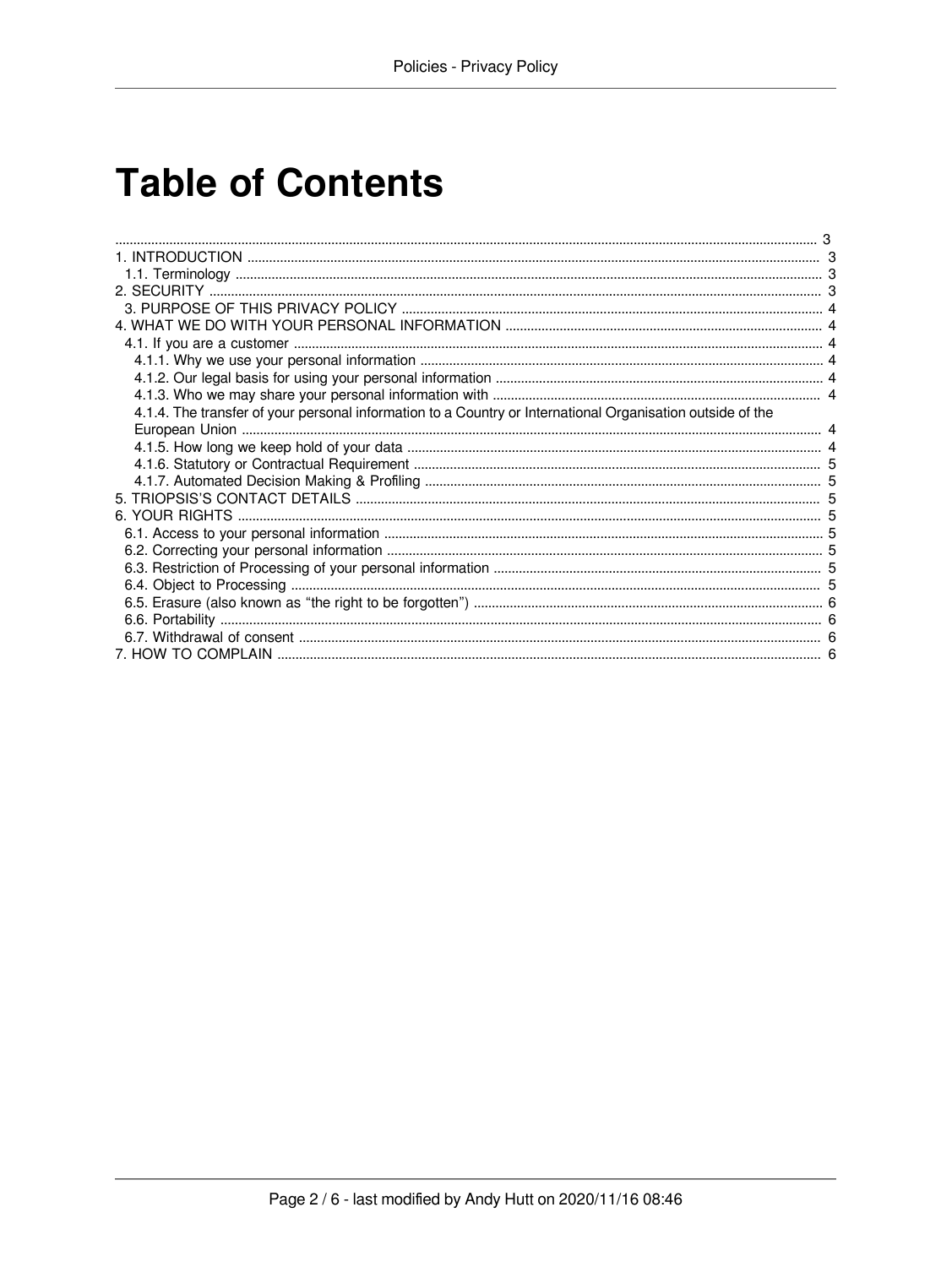|                                                                                                                                                                                                           | triOpsis <sup>*</sup>                                                                                 |  |
|-----------------------------------------------------------------------------------------------------------------------------------------------------------------------------------------------------------|-------------------------------------------------------------------------------------------------------|--|
| <b>Section Owner</b>                                                                                                                                                                                      | <b>Andrew Hutt</b>                                                                                    |  |
| <b>Data Classification</b>                                                                                                                                                                                | Internal                                                                                              |  |
| If you wish to make changes to this page please contact the page owner shown above.                                                                                                                       |                                                                                                       |  |
| Subpages<br><b>Page Content</b>                                                                                                                                                                           |                                                                                                       |  |
| • Privacy Policy<br>1. INTRODUCTION<br>• 1.1. Terminology                                                                                                                                                 |                                                                                                       |  |
| • 2. SECURITY<br>• 3. PURPOSE OF THIS PRIVACY POLICY<br>• 4. WHAT WE DO WITH YOUR PERSONAL INFORMATION                                                                                                    |                                                                                                       |  |
| • 4.1. If you are a customer<br>• 4.1.1. Why we use your personal information<br>• 4.1.2. Our legal basis for using your personal information<br>• 4.1.3. Who we may share your personal information with |                                                                                                       |  |
| of the European Union                                                                                                                                                                                     | • 4.1.4. The transfer of your personal information to a Country or International Organisation outside |  |
| • 4.1.5. How long we keep hold of your data<br>• 4.1.6. Statutory or Contractual Requirement<br>• 4.1.7. Automated Decision Making & Profiling                                                            |                                                                                                       |  |
| • 5. TRIOPSIS'S CONTACT DETAILS<br>• 6. YOUR RIGHTS                                                                                                                                                       |                                                                                                       |  |
| • 6.1. Access to your personal information<br>• 6.2. Correcting your personal information                                                                                                                 |                                                                                                       |  |

- [6.2. Correcting your personal information](#page-4-12)
- [6.3. Restriction of Processing of your personal information](#page-4-13) • [6.4. Object to Processing](#page-4-14)
- [6.5. Erasure \(also known as "the right to be forgotten"\)](#page-5-4)
- [6.6. Portability](#page-5-5)
- [6.7. Withdrawal of consent](#page-5-6)
- <span id="page-2-0"></span>• [7. HOW TO COMPLAIN](#page-5-7)

## <span id="page-2-4"></span><span id="page-2-1"></span>**1. INTRODUCTION**

triOpsis provides Field Force Management solutions for UK Utilities and Contractors.

## <span id="page-2-5"></span><span id="page-2-2"></span>**1.1. Terminology**

Below is some quick guidance on terminology to help you clearly understand this Policy: -

Personal information is any information relating to an identified or identifiable living person.

The Data Controller is a person who (either alone or jointly or in common with other persons) determines the purposes for which and the manner in which any personal information are, or are to be processed. In the context of this Policy, triOpsis is the Data Controller.

## <span id="page-2-6"></span><span id="page-2-3"></span>**2. SECURITY**

triOpsis is committed to protecting your personal information and privacy. We have security measures in place designed to ensure Confidentiality, Integrity and Availability of your data which is essential to retaining your confidence and trust.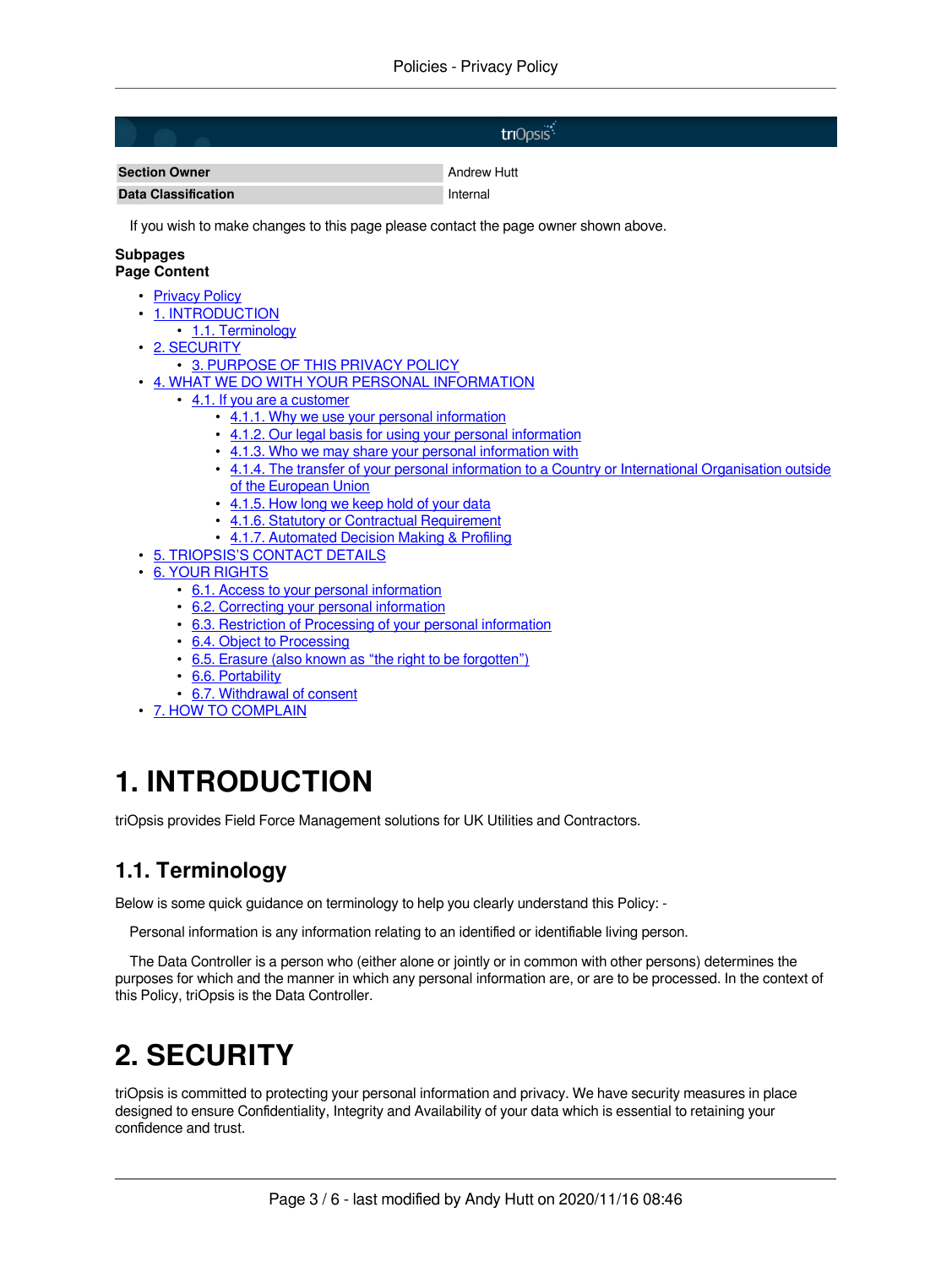### <span id="page-3-0"></span>**3. PURPOSE OF THIS PRIVACY POLICY**

The purpose of this privacy policy is to describe, in cases where triOpsis is the Data Controller, why and how we collect and use your personal information and provides information about your rights. It applies to personal information provided to us, both by individuals themselves or by others. We may use personal information provided to us for any of the purposes described in this privacy policy or as otherwise stated at the point of collection.

When collecting and using personal information, our policy is to be fair, lawful and transparent about why and how we process personal information.

## <span id="page-3-8"></span><span id="page-3-1"></span>**4. WHAT WE DO WITH YOUR PERSONAL INFORMATION**

### <span id="page-3-9"></span><span id="page-3-2"></span>**4.1. If you are a customer**

#### <span id="page-3-10"></span><span id="page-3-3"></span>**4.1.1. Why we use your personal information**

We use your data for the following purposes: -

- Assist with future correspondence (such correspondence will always include an option to unsubscribe). Lawful basis for processing: Consent or Legitimate Interest
- Send you relevant information by email, post or other means if you have opted-in (such correspondence will always include an option to unsubscribe). Lawful basis for processing: Consent
- Improve your experience when browsing our website by personalising content. Lawful basis for processing: Legitimate Interest
- Manage internal records about our relationship. Lawful basis for processing: Legitimate Interest

To identify if you have registered with the Corporate Telephone Preference Service and/or have notified us that you do not wish to be contacted and/or receive direct marketing information regarding our services and activities;

Unless we have identified you do not wish to receive marketing information, as per above – to contact you directly in the future regarding our services, future fundraising campaigns and/or events.

To send you emailed newsletters regarding the Company's activities.

For financial reporting.

#### <span id="page-3-11"></span><span id="page-3-4"></span>**4.1.2. Our legal basis for using your personal information**

The processing of your personal information is based upon the lawful basis of contract or legitimate interests as outlined above.

#### <span id="page-3-12"></span><span id="page-3-5"></span>**4.1.3. Who we may share your personal information with**

We may share your information with triOpsis's Technology Providers who we engage to support our operations and/ or host our data.

#### <span id="page-3-13"></span><span id="page-3-6"></span>**4.1.4. The transfer of your personal information to a Country or International Organisation outside of the European Union**

We do not transfer personal information outside of the European Union.

#### <span id="page-3-14"></span><span id="page-3-7"></span>**4.1.5. How long we keep hold of your data**

We retain the personal information processed by us, only for as long as is considered necessary for the purpose for which it was collected (including as required by applicable law or regulation). In the absence of specific legal, regulatory or contractual requirements, our baseline retention period for your personal information and other documentary created is 7 years.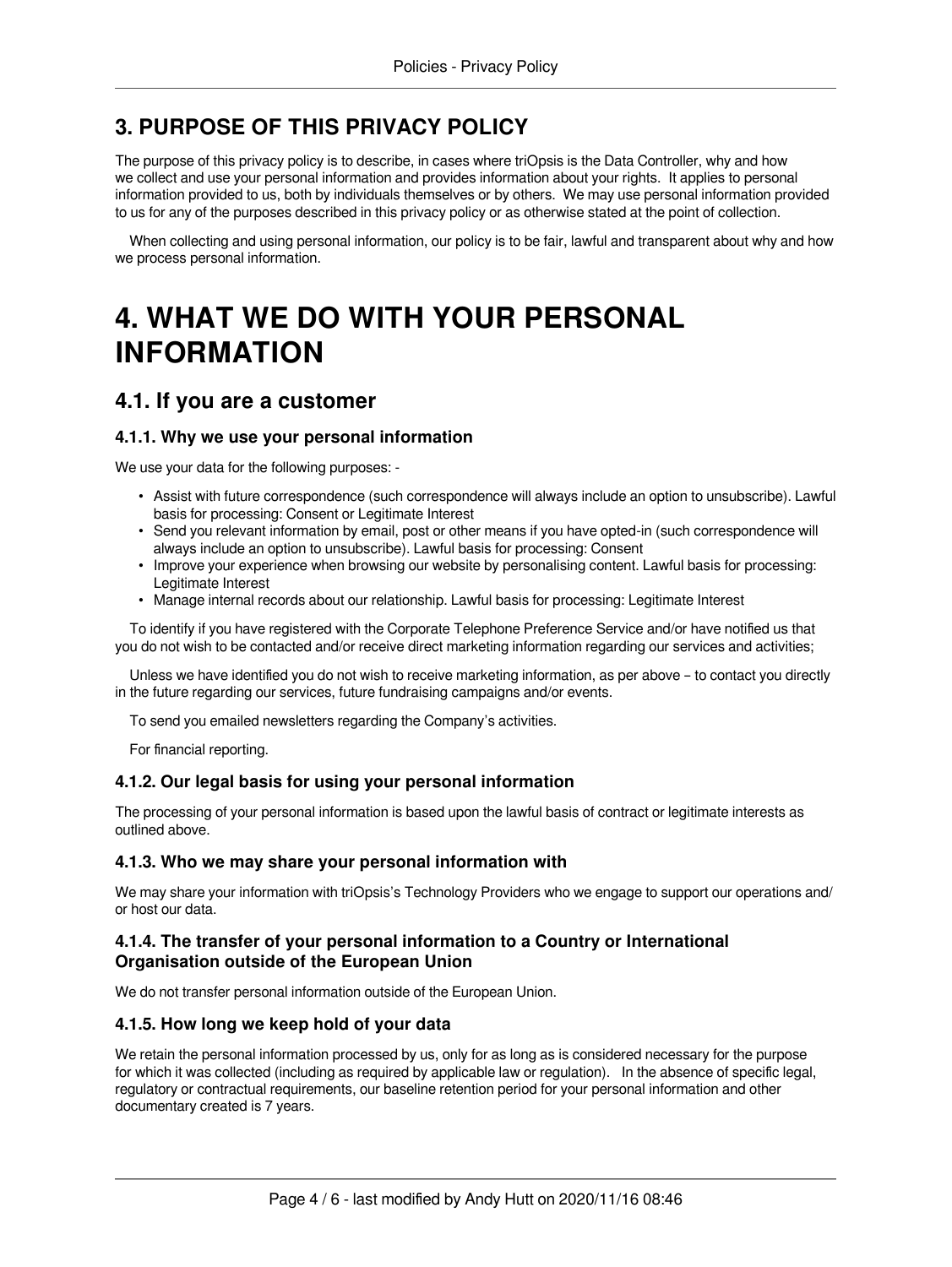#### <span id="page-4-0"></span>**4.1.6. Statutory or Contractual Requirement**

The provision of your personal information is not a statutory or contractual requirement, or a requirement necessary to enter into a contract, nor are you obliged to provide the personal information.

#### <span id="page-4-8"></span><span id="page-4-1"></span>**4.1.7. Automated Decision Making & Profiling**

We do not make any decisions in relation to your personal information, solely by automated means without any human involvement (e.g. we do not conduct automated decision making).

Neither do we conduct any automated processing of personal information to evaluate certain things about you (e.g. we do not conduct profiling).

## <span id="page-4-9"></span><span id="page-4-2"></span>**5. TRIOPSIS'S CONTACT DETAILS**

The Data Controller is triOpsis (registered in England under Reg No: 5880688 and with its registration address at Bourbon Court, Nightingales Corner, Amersham, England, HP7 9QS).

If you have any questions about this privacy policy or how and why we process personal information, please contact us via any of the routes below: -

Post:

The Data Protection Officer

Bourbon Court, Nightingales Corner, Amersham, England, HP7 9QS

Email: admin@triopsis.co.uk

## <span id="page-4-10"></span><span id="page-4-3"></span>**6. YOUR RIGHTS**

Under certain circumstances, you have the rights under data protection laws in relation to your personal information. These rights are summarised below but if you would like more information on these rights, please go the [ICO's](https://ico.org.uk/for-organisations/guide-to-the-general-data-protection-regulation-gdpr/individual-rights/) [website](https://ico.org.uk/for-organisations/guide-to-the-general-data-protection-regulation-gdpr/individual-rights/). Additionally, if you wish to exercise any of these rights listed below, please contact us using any of the contact details provided via the contact details above.

### <span id="page-4-11"></span><span id="page-4-4"></span>**6.1. Access to your personal information**

You have a right of access to personal information held by us as a Data Controller. We will aim to respond to any requests for information promptly, and in any event within the legally required time limits (1 month under GDPR).

### <span id="page-4-12"></span><span id="page-4-5"></span>**6.2. Correcting your personal information**

You have a right to request amendment(s) to your personal information. Wherever practically possible, once we are informed that any personal information processed by us is no longer accurate, we will make the necessary amendments based on the updated information.

### <span id="page-4-13"></span><span id="page-4-6"></span>**6.3. Restriction of Processing of your personal information**

In certain circumstances, you have the right to request the restriction or suppression of your personal information. This effectively allows you to limit the way that we use your persona data.

### <span id="page-4-14"></span><span id="page-4-7"></span>**6.4. Object to Processing**

In certain circumstances, you have the right to object to the processing of your personal information. This effectively allows you to ask us to stop processing your personal information.